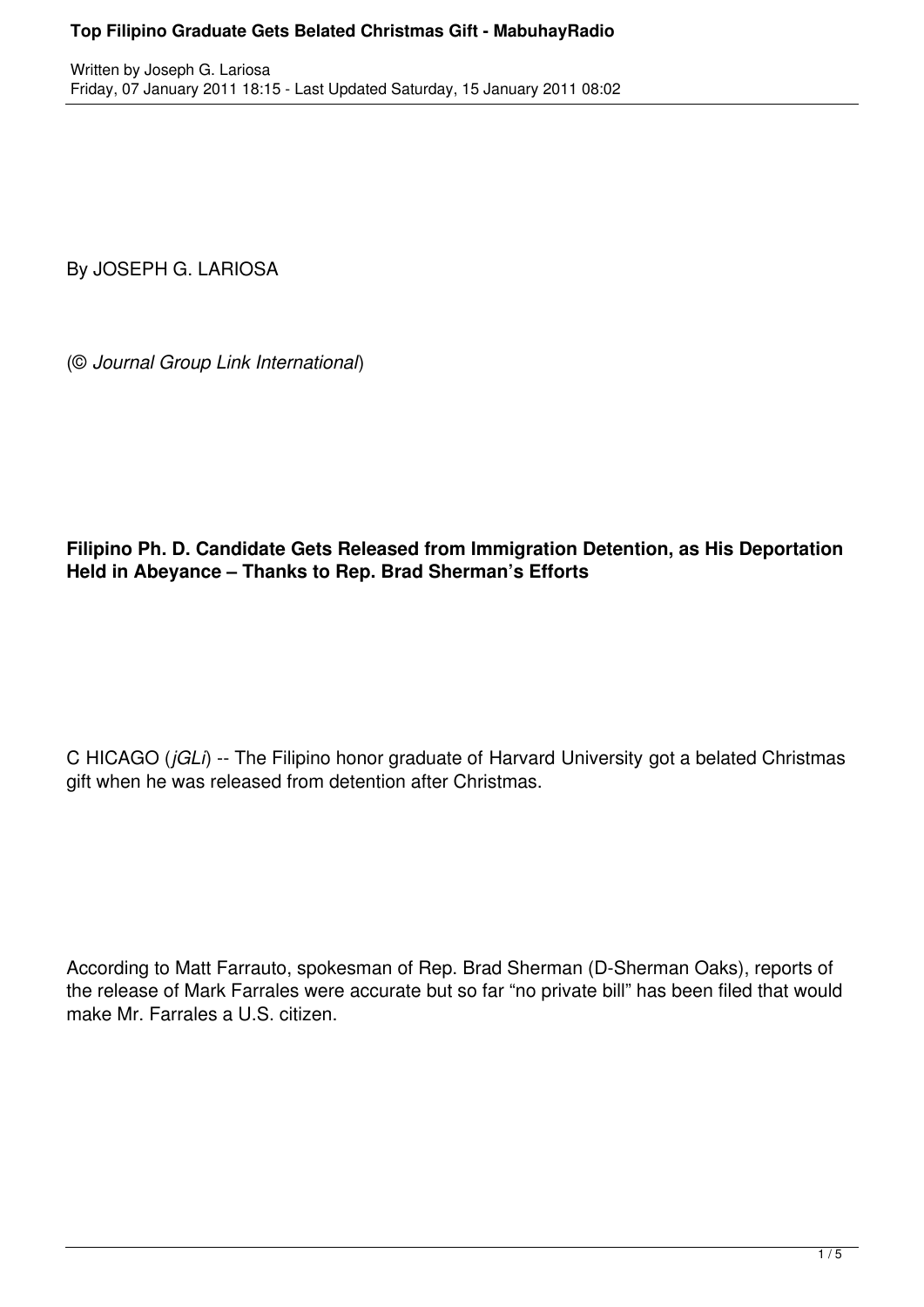## **Top Filipino Graduate Gets Belated Christmas Gift - MabuhayRadio**

Written by Joseph G. Lariosa Friday, 07 January 2011 18:15 - Last Updated Saturday, 15 January 2011 08:02

Farrales' lawyer, Leon Hazany, has not made any comment when reached by e-mail by this reporter although he was quoted by the *Los Angeles Times* as saying that the one-year reprieve given by the U.S. Immigration and Customs Enforcement to Mr. Farrales "could be enough time to secure citizenship but it will be difficult. I think his case is strong. But it's not what I think that matters; it's up to the ( U.S.

) Board of Immigration Appeals."

Farrales, 31, is a magna cum laude graduate of Harvard, who was pursuing his doctorate degree at the University of California in San Diego when he was arrested by ICE agents in November in his home in his Reseda, Los **Angeles** 

, California "for being in the country illegally."

Last Dec. 21, Representative Sherman asked the ICE to join Farrales in his request to re-open his immigration case before the U.S. BIA "as an individual and not being (lumped) with" the case of his deceased father.

After Christmas, Representative Sherman was informed that Mr. Farrales was released from the Mira Loma Detention Center in Lancaster, California.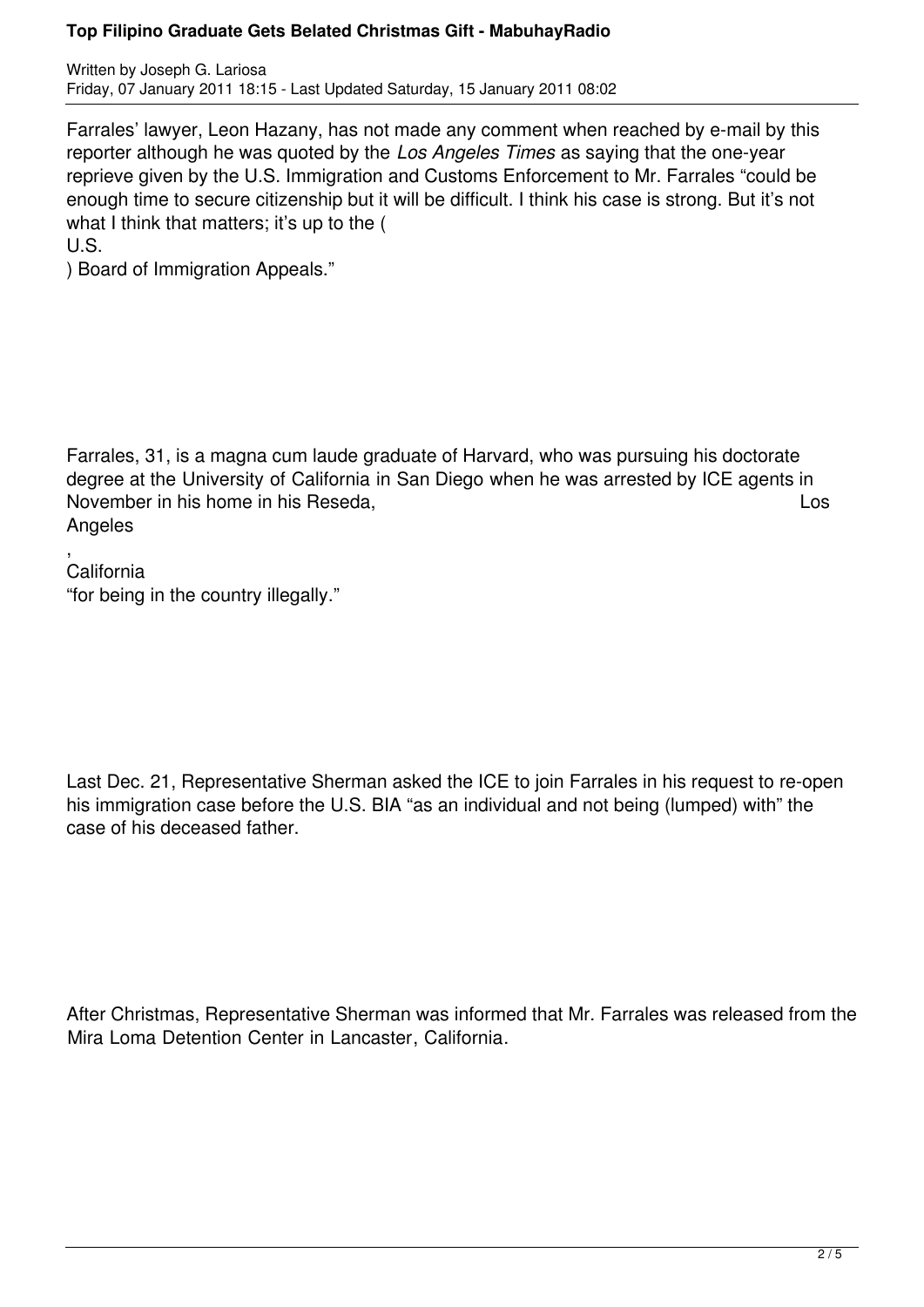## **Top Filipino Graduate Gets Belated Christmas Gift - MabuhayRadio**

Written by Joseph G. Lariosa Friday, 07 January 2011 18:15 - Last Updated Saturday, 15 January 2011 08:02

"It's clearly in our national interest that young people who came here through no fault of their own and have proven themselves to be the good citizens of the future should be a part of this country," Sherman was quoted as saying.

"It took days for it to sink in how lucky I am," a jubilant Farrales was quoted by the *Times* as saying. "But being allowed to stay here is not guaranteed."

Farrales was released on "deferred action," which gives him time to come up with compelling and humanitarian reasons that would allow him to pursue legal options, according to an ICE statement.

B efore Christmas, Rep. Brad Sherman and the offices of Senators Barbara Boxer (Dem.-CA) and Dianne Feinstein (Dem.-CA) were asked by Farrales' lawyer to help him file a private bill in Congress on behalf of Mr. Farrales.

The private bill, though a long shot, will delay Farrales' deportation while he pursues avenues to legalize his status.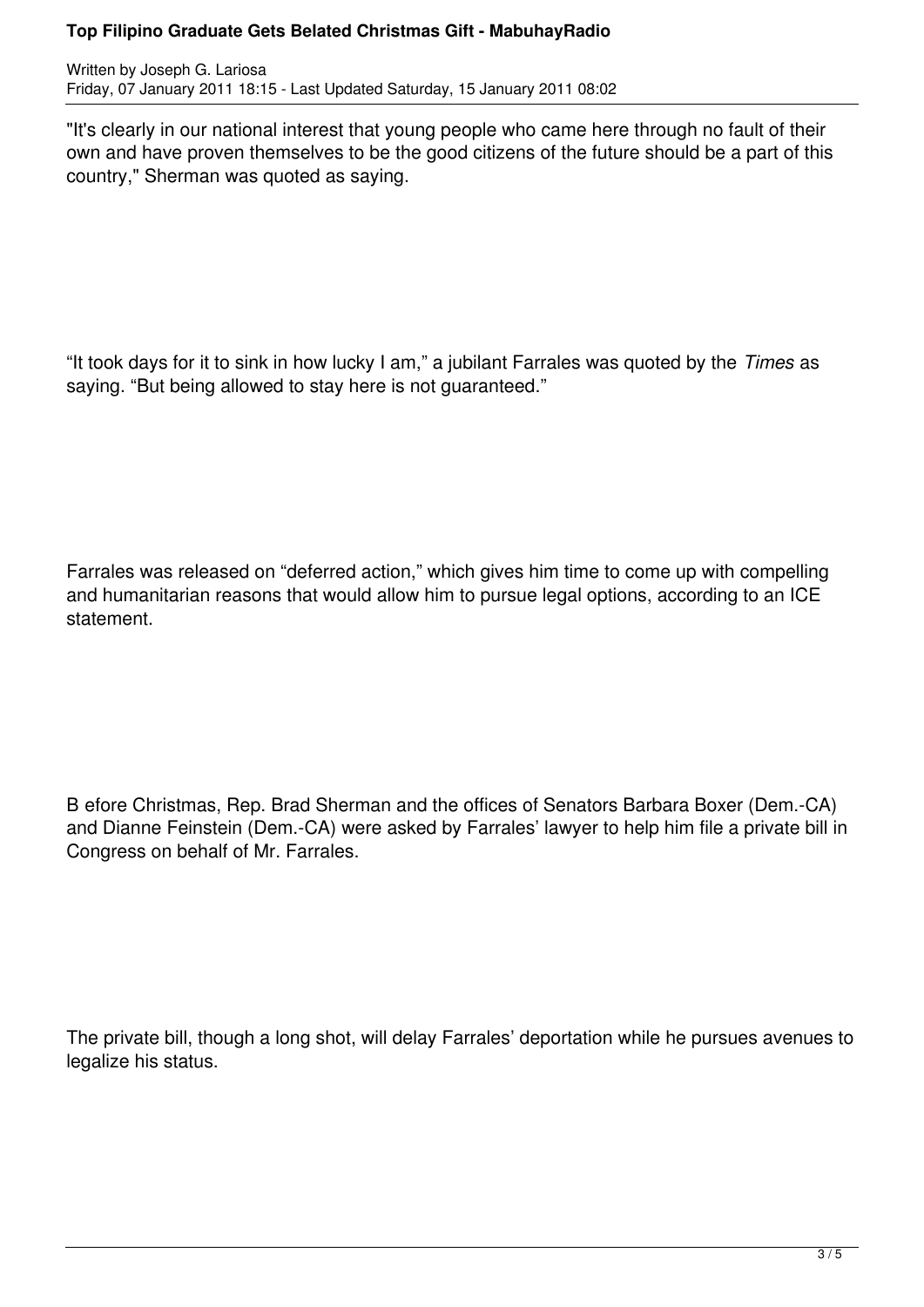## **Top Filipino Graduate Gets Belated Christmas Gift - MabuhayRadio**

A spokesperson of Senator Boxer told this reporter, "Mark Farrales' lawyer reached out to us just recently on this situation. Senator Boxer is reviewing the case."

While Senator Feinstein is still waiting for some documents from Farrales' lawyer before she files a private bill before the U.S. Congress that could grant Farrales U.S. citizenship.

Mr. Farrales said he planned to pursue his doctorate degree on government-corruption reform at UC San Diego.

Farrales would have been one of the thousands of students who would have benefited from the DREAM Act that did not pass the U.S. Senate although it hurdled the House of Representatives.

Under the bill, it would have extended a path to citizenship to illegal and deportable alien students who graduate from US high schools, who are of good moral character and have been in the country continuously and illegally for at least five years prior to the bill's enactment, the opportunity to earn conditional permanent residency if they complete two years in the military or two years at a four-year institution of higher learning.